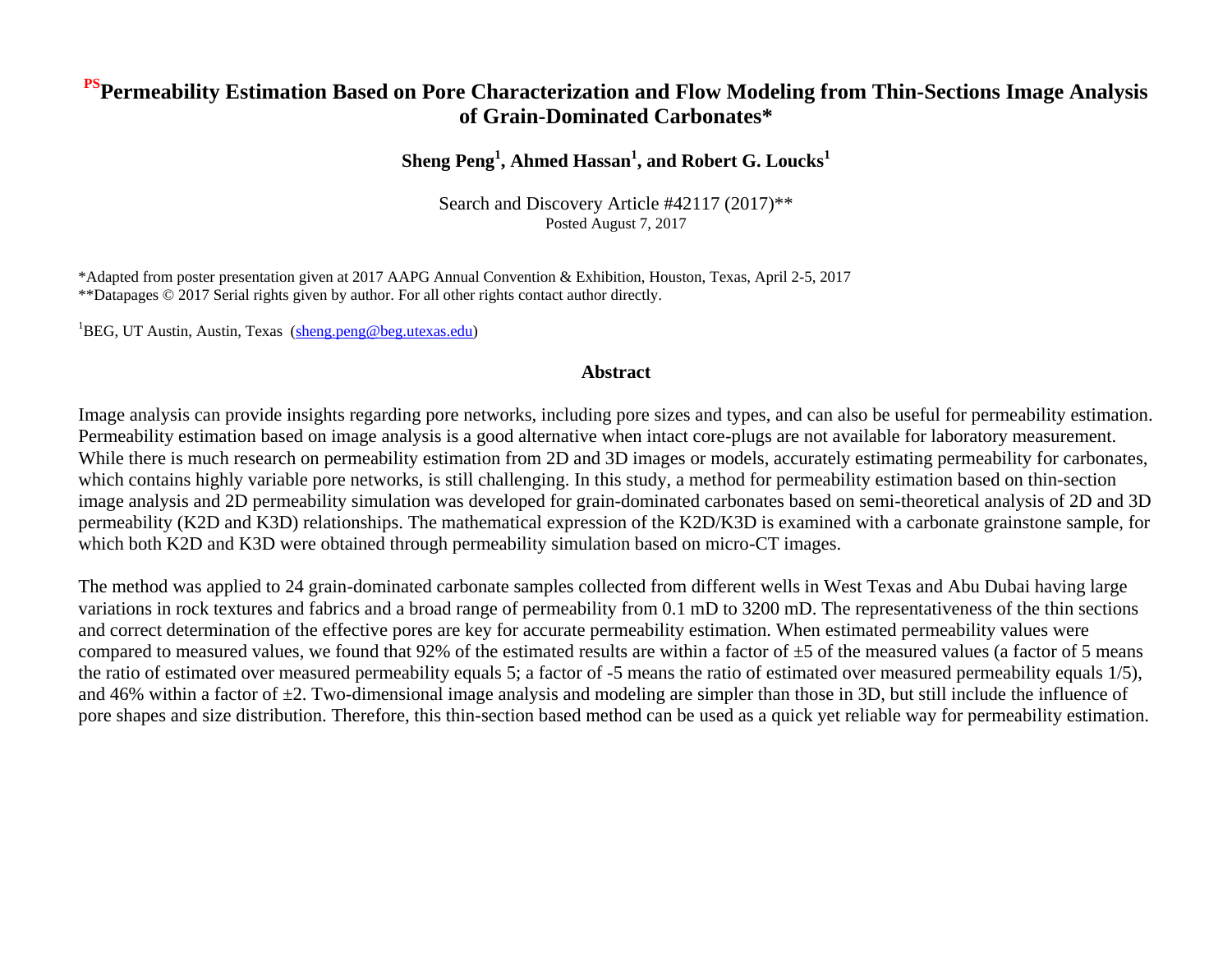# **Permeability Estimation Based on Pore Characterization and Flow Modeling from Thin-Section Image Analysis of Grain-Dominated Carbonates**

## **WEXAS Geosciences**

The University of Texas at Austin **Jackson School of Geosciences** 

**Sheng Peng, Ahmed Hassan, Robert G. Loucks**

*Bureau of Economic Geology, Jackson School of Geosciences, The University of Texas at Austin, Austin, TX*

## **Problem Statement and Objectives**

- The ability to have an accurate estimate of permeability is important in reservoir characterization. Direct laboratory measurements, while more straightforward, are sometimes limited by the availability of usable core plugs.
- Permeability estimation based on image analysis is a good alternative when an intact core-plug is not available for laboratory measurement.
- Accurately estimating permeability for carbonates, which contains highly variable pore networks, based on image analysis is still challenging.
- In this study, <sup>a</sup> method for permeability estimation based on thin-section image analysis and 2D permeability simulation was developed for grain-dominated carbonates based on semi-theoretical analysis of 2D and 3D permeability (K2D and K3D) relationships.

## **Sample Description**

• 24 grain-dominated carbonate samples collected from six locations, and laboratory measured porosity and permeability, and thin-section based porosity and permeability

where Ø is porosity,  $r_h$  is hydraulic radius, β is a shape factor that accounts for the influence of different shapes of the cross-sectional area, and *<sup>τ</sup>* is hydraulic tortuosity ( *Leh/L <sup>m</sup>*), which is calculated as the ratio of effective hydraulic path length ( *Leh*) to minimum length along the flow path ( *L <sup>m</sup>*). The 2D and 3D versions of Equation 1 can be written as:

• Kozeny-Carman (K-C) equation

in which  $r_{\rm 2D}$  and  $r_{\rm 3D}$  are the equivalent pore radius from 2D and 3D image analysis, respectively. Combining equations 2 and 3 yields:

 $\tau^2 \frac{r_{2D}}{r}$ (4)

Assuming  $\langle \beta_{3D} \rangle = \langle \beta_{2D} \rangle$ ,  $\langle r_{2D} \rangle = \langle r_{3D} \rangle$ , and  $\mathcal{O}_{2D}$  and  $\mathcal{O}_{3D}$ , Equation 4 can thus be simplified to

With the consideration of constriction factor, Equation 5 becomes:  $K_{\bm{2D}}$ ൌ $=$  $\frac{3}{4}$  $rac{3}{2}\tau^2\frac{1}{f}$ 

 $\frac{3}{2}\tau^2$  (5) (6a)

 $(1+\rho)^4(5\rho^3+3\rho^2+3\rho+5)$ 

## **K2D/K3D Ratio**

One form of K-C equation is:

$$
K = \frac{\phi r_h^2}{\beta \tau^2} \tag{1}
$$

(2a)

$$
K_{2D} = \frac{\phi_{2D} r_{h_2 D}^2}{\beta_{2D}} \tag{2a}
$$
  

$$
K_{3D} = \frac{\phi_{3D} r_{h_3 D}^2}{\beta_{3D} \tau^2} \tag{2b}
$$

Subscriptions of 2D or 3D in equations 2a and 2b denote the corresponding parameters in 2D or 3D. Hydraulic radius is defined as pore cross section area divided by cross section perimeter in 2D and pore volume divided by pore surface area in 3D, respectively:

(3a)

$$
r_{h_2D} = \frac{\pi r_{2D}^2}{2\pi r_{2D}}
$$
 (3a)  

$$
r_{h_2D} = \frac{\frac{4}{3}\pi r_{3D}^3}{4\pi r_{3D}^2}
$$
 (3b)

$$
\frac{K_{2D}}{K_{3D}} = \frac{3}{2} \frac{\beta_{3D}}{\beta_{2D}} \frac{\phi_{2D}}{\phi_{3D}} \tau^2 \frac{r_{2D}}{r_{3D}}
$$

$$
\frac{K_{2D}}{K_{3D}} = \frac{3}{2}\tau^2
$$

2

in which

ratio.

$$
f = \frac{256\rho^3}{(4 \cdot 24.5 \cdot 3 \cdot 3)}
$$

where *ρ* = *r<sub>min</sub>/r<sub>max</sub>*, a pore radius ratio that can be interpreted as the pore throat/pore body

## **Examination of the K2D/K3D Relationship**

 $K_{3D}$ 





• Micro-CT scanning of sample S16



**Figure 1.** Micro-CT reconstruction of sample S16 and image analysis. (A) Digital rock image of mini-plug of S16; (B) Pore segmentation. Blue shaded areas are interparticle pores, red dotted areas are intraparticle pores; (C) Interparticle and intraparticle pore network. Yellow denotes interparticle pores, and red denotes intraparticle pores. (D) Pore throat size distribution from MICP. Bimodal distribution is observed for sample S16. Right peak corresponds to interparticle pores, left peak to intraparticle pores.

| <b>Sample</b>   | <b>Sample</b><br>location                                                                                 | <b>Sample description</b>                                                                                                                                                                                                                           |                 | <b>Measured</b> | <b>Measured</b>      | Thin-section-                | <b>Estimate</b>  |
|-----------------|-----------------------------------------------------------------------------------------------------------|-----------------------------------------------------------------------------------------------------------------------------------------------------------------------------------------------------------------------------------------------------|-----------------|-----------------|----------------------|------------------------------|------------------|
| <b>S11</b>      | Lower<br>Cretaceous<br>Thamama<br>Group, Abu<br><b>Dhabi Fields</b><br>Lower<br>Cretaceous<br>Sligo Ooid- | Peloidal grain-dominated packstone, dominant tangential<br>grain-to-grain contacts, small interparticle pores                                                                                                                                       | <b>Sample</b>   | porosity (%)    | permeability<br>(mD) | based porosity<br>effective) | permeabi<br>(mD) |
| S <sub>14</sub> |                                                                                                           | Peloidal ooid grainstone, minor amount of pore-filling<br>cementations                                                                                                                                                                              |                 | 23.4            |                      | porosity) (%)<br>5.4         |                  |
| <b>S15</b>      |                                                                                                           | Peloidal ooid grainstone, minor amount of pore-filling                                                                                                                                                                                              | <b>S11</b>      |                 | 7.6                  |                              | 12.1             |
| S <sub>16</sub> |                                                                                                           | cementations<br>Skeletal ooid grainstone, minor amount of pore-filling<br>cementations<br>Skeletal ooid grainstone, minor amount of pore-filling<br>cementations<br>Peloidal ooid grainstone, frequent interpenetrating grain-to-<br>grain contacts | <b>S14</b>      | 21.7            | 1615.3               | 11.6                         | 1774.5           |
|                 |                                                                                                           |                                                                                                                                                                                                                                                     | <b>S15</b>      | 21.6            | 2117.6               | 16.6                         | 4386.6           |
| <b>S17</b>      |                                                                                                           |                                                                                                                                                                                                                                                     | S <sub>16</sub> | 20.9            | 1988.7               | 11.6                         | 2183.2           |
| <b>S18</b>      |                                                                                                           |                                                                                                                                                                                                                                                     | <b>S17</b>      | 17.8            | 1122.0               | 7.5                          | 852.6            |
| <b>S20</b>      |                                                                                                           | Foraminifera peloidal grain-domianted packstone, abundant                                                                                                                                                                                           |                 |                 |                      |                              |                  |
|                 |                                                                                                           | equant blocky calcite cementation<br>Skeletal peloidal grain-dominated packstone, small                                                                                                                                                             | <b>S18</b>      | 14.3            | 117.2                | 4.8                          | 310.3            |
| S30             |                                                                                                           | interparticle pores                                                                                                                                                                                                                                 | <b>S20</b>      | 12.6            | 2.5                  | 3.9                          | 11.2             |
| S38             |                                                                                                           | Skeletal peloidal grain-dominated packstone, small<br>interparticle pores, including small recrystallization pores                                                                                                                                  | <b>S30</b>      | 22.5            | 11.8                 | 7.0                          | 4.7              |
| <b>SN12</b>     |                                                                                                           | Coated-grain ooid grainstone, minor amount of pore-filling<br>cementations                                                                                                                                                                          | <b>S38</b>      | 9.5             | 0.4                  | 1.2                          | 0.5              |
| <b>SN15</b>     |                                                                                                           | Skeletal ooid grainstone, minor amount of pore-filling<br>cementations                                                                                                                                                                              | <b>SN12</b>     | 16.9            | 717.0                | 11.1                         | 1880.9           |
| <b>SN21</b>     |                                                                                                           | Bacinella intraclastic rudstone                                                                                                                                                                                                                     | <b>SN15</b>     | 17.7            | 2620.7               | 9.2                          | 1450.0           |
| <b>SN35</b>     |                                                                                                           | Bacinella intraclastic rudstone                                                                                                                                                                                                                     | <b>SN21</b>     | 14.6            | 403.8                | 10.9                         | 964.4            |
| <b>SN51</b>     |                                                                                                           | Skeletal peloidal grain-dominated packstone, small<br>interparticle pores<br>Skeletal coated-grain grainstone, with blocky calcite                                                                                                                  |                 |                 |                      |                              |                  |
| <b>R20</b>      |                                                                                                           |                                                                                                                                                                                                                                                     | <b>SN35</b>     | 22.5            | 686.5                | 8.3                          | 374.5            |
|                 |                                                                                                           | cementation<br>Coated-grain grainstone, isopacheous bladed calcite rim-                                                                                                                                                                             | <b>SN51</b>     | 8.6             | 0.1                  | 0.7                          | 0.1              |
| R <sub>24</sub> | Shoal<br>Complex,                                                                                         | cement is abundant                                                                                                                                                                                                                                  | <b>R20</b>      | 16.5            | 10.0                 | 8.0                          | 49.0             |
| <b>R82</b>      | South-Central<br>Texas                                                                                    | Ooid grainstone, with equant blocky calcite cement crystals<br>infilling the majority of interparticle pores                                                                                                                                        | <b>R24</b>      | 17.1            | 8.8                  | 10.8                         | 40.2             |
| L1              | Ghawar Field,<br>Saudi Arabia                                                                             | Fossil grainstone with intergrain and separate-vug pore<br>space                                                                                                                                                                                    | <b>R82</b>      | 10.9            | 0.1                  | 1.7                          | 3.2              |
| L2              | <b>West Texas</b>                                                                                         | Medium crystalline dolostone with small intercrystal pore                                                                                                                                                                                           | L1              | 20.0            | 121.0                | 8.7                          | 443.5            |
|                 |                                                                                                           | space<br>Oomoldic grainstone with cemented intergrain pores and                                                                                                                                                                                     | L2              | 16.0            | 30.0                 | 5.0                          | 13.6             |
| L <sub>3</sub>  | West Texas<br>Seminole Field                                                                              | moldic pore space                                                                                                                                                                                                                                   | L3              | 25.0            | 5.0                  | 1.7                          | 23.4             |
| L4              | Weste Texas                                                                                               | Grain-dominated dolopackstone with intergrain pore space                                                                                                                                                                                            |                 | 9.0             | 7.3                  | 6.3                          | 451.7            |
| L5              | <b>Ghawar Field</b><br>Saudi Arabia                                                                       | Large crystalline dolostone with large intercrystal pores                                                                                                                                                                                           | L4              |                 |                      |                              |                  |
| L10             | Sacroc Field<br><b>West Texas</b>                                                                         | Ooid grainstone with intergrain and intragrain pore space                                                                                                                                                                                           | L5              | 24.0            | 3200.0               | 13.0                         | 3335.3           |
|                 | <b>Wasson Clear</b><br>Fork field,<br><b>West Texas</b>                                                   | Medium crystalline grain-dominated dolopackstone with<br>intergrain pore space                                                                                                                                                                      | L10             | 16.1            | 5.5                  | 1.0                          | 3.4              |
| L15             |                                                                                                           |                                                                                                                                                                                                                                                     | L15             | 14.2            | 35.0                 | 4.5                          | 46.5             |

**Figure 2.** Interparticle pore network 3D and 2D for sample S16. (A) 3D interparticle pore network; (B) 2D porosity and permeability along the depth within the core plug. Blue data points are porosity, orange data points are permeability; (C) Selected 2D slices along the depth having equidistance. Blue arrow denotes the direction of permeability simulation.

(B)

0 50 100 150 200 **Equivalent pore throat radius (µm)**

Geometric tortuosity distribution the vertical direction.



**Figure 1. Caption in next column**















**K2D/K3D\_sim ulated: 47.3K2D/K3D\_mea sured: 58.6**

**Based on Eq. 6**

**K2D/K3D: 24 – 61.8**

**Similar range with measured/simulated K2D/K3D**

Pore throat and pore body sizes

$$
\tau_h^2 = \emptyset^{1-m}
$$
  

$$
\sum_{\tau_h = 3.0}^{m=2}
$$

### **Comparison of K2D/K3D obtained from image analysis and based on Equation 6**

- • **Similar range of K2D/K3D is obtained, indicating the validity of using Equation 6 for K2D/K3D estimation;**
- • **Uncertainty in hydraulic tortuosity estimation can be a main source of error for K2D/K3D estimation based on Equation 6.**